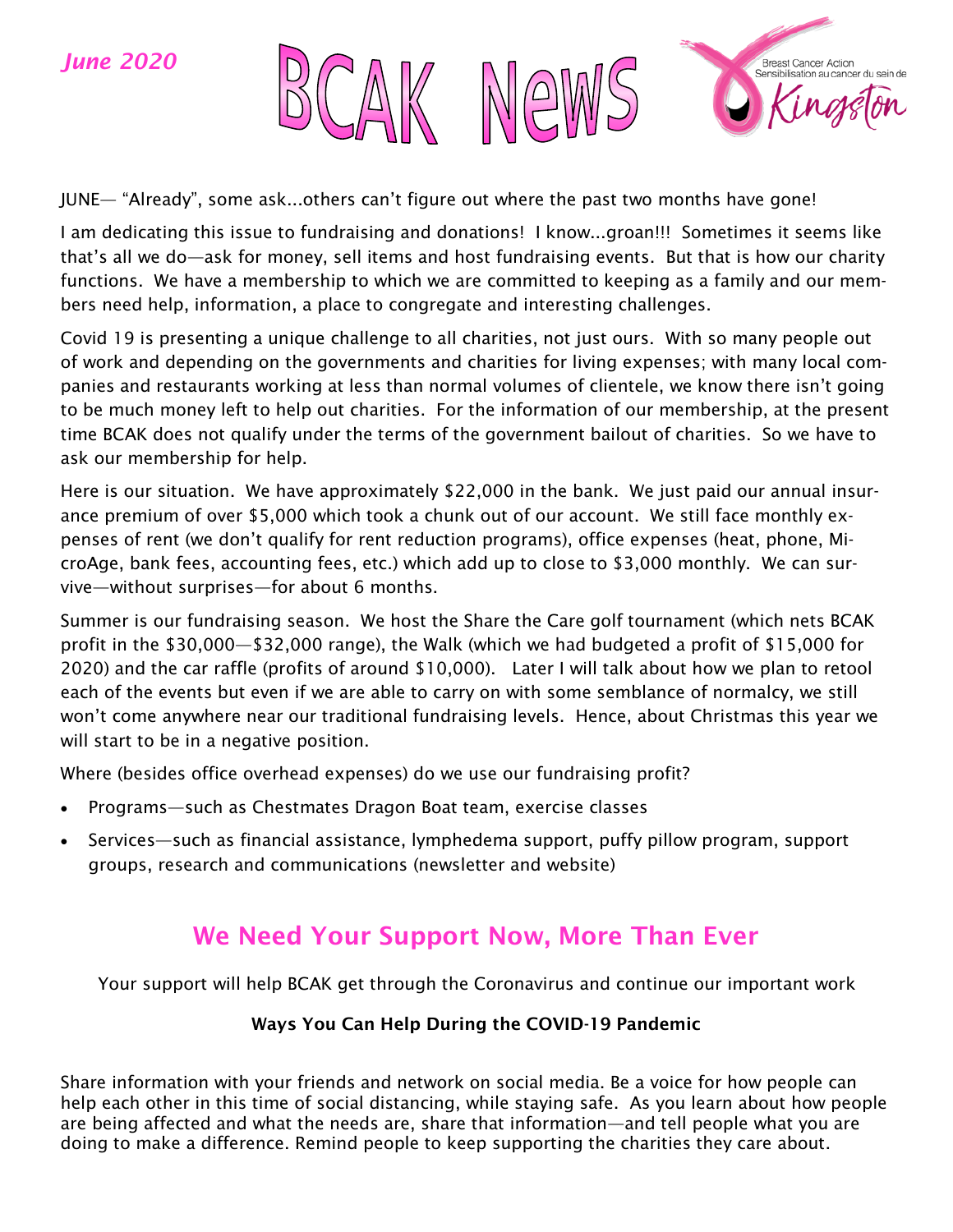Speaking up for the needs that exist and sharing how you are helping can inspire others to action as well. Let us know what you are doing to make a difference and we will share with our membership.

#### If you are in a financial position to do so, please consider making a donation to BCAK

### EASY WAYS TO DONATE DURING THE PANDEMIC

First download and fill out our new donation pledge form from the website or page 6 of your newsletter. Email (or mail) completed form to donations@bcakingston.ca

- 1. Via credit card by phoning BCAK at 613-531-7912 and leaving a message with your phone number. Either Bev or Lynne will call you back for your credit card number.
- 2. Mail your form with a cheque to: #110—650 Dalton Avenue, Kingston K7M 8N7
- 3. Try our new e-transfer service: once you have emailed your pledge, go to your bank account's e -transfer tab and add BCAK's donation email address :

donations@bcakingston.ca then etransfer your pledged amount

No matter how you donate, you will receive a donation tax receipt from BCAK.



## Meet Linda Yohn, one of BCAK's new board members. Linda's duties include fundraising initiatives

Originally from Belleville, I moved to Kingston in 1995 with my two daughters who were 11 and 9 at the time. I now have 3 beautiful grandchildren and another one due in September.

My career has afforded me the luxury of working in a variety of sectors; manufacturing (Production and Inventory Control Supervisor), education (Employment Specialist), and as the Training Supervisor in both the insurance and telecommunications fields.

In my current employment, I chair the Community Giving Committee that was previously known as the Health and Wellness Committee. 3 years ago, we were planning a fund raiser for breast cancer awareness in the month of October. One of my co-workers was well known in the community and was out and about gathering items we could raffle off when she came upon a local nonprofit organization called Breast Cancer Action Kingston that is fully funded by local fund raising initiatives and brought this to my attention. Excited at the prospect of making a difference locally, all our profits from our raffles were directed to BCAK. My coworker soon became involved with BCAK and by the next summer I was somehow involved in the annual walk for awareness which (somehow) led to becoming a committee member for the annual golf tournament. I was hooked and the rest, you can say, is history.

I took an interest in the large assortment of pink items we had and reorganized the "selling" of them. We now have a variety of clothing available including mitts, scarves and toques, T-Shirts, wind breaker jackets, fleece jackets, pull over hoodies and zip up hoodies………all available for suggested donation at the office and the many outings we attend and hopefully soon on our website… so stay tuned for that!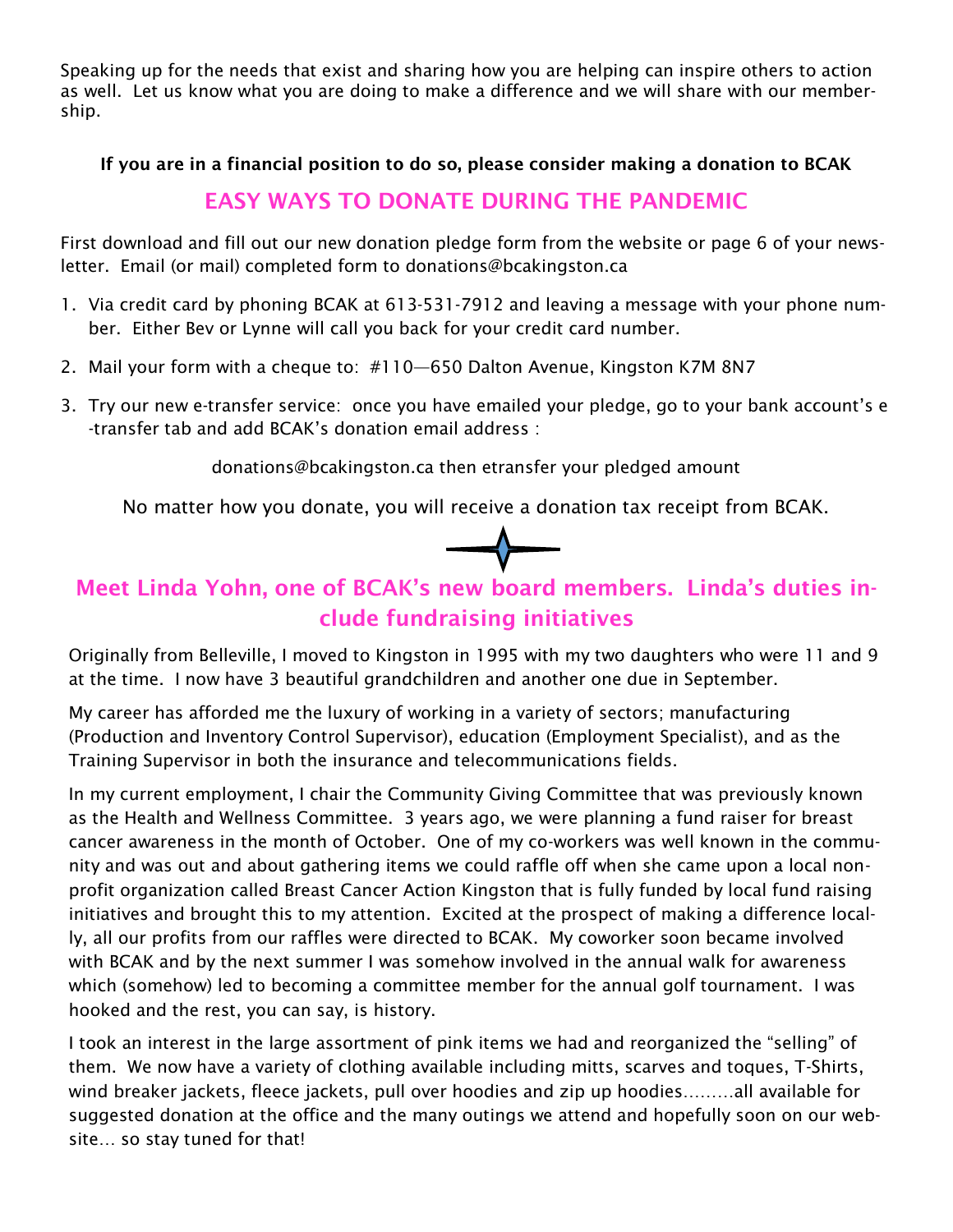Linda Yohn, cont.

With a focus on awareness in the community, we created BCAK information posters, advertising who we are and what we offer that can be displayed in Doctor's/health care offices, hospitals, retail outlets, restaurants… anywhere and everywhere we can think of to make us a household name in not only our immediate community but in Southeastern Ontario too.

Our annual Walk for Awareness is scheduled for Sept 12, 2020 at Lake Ontario Park. With the recent pandemic curbing most fundraising initiatives and changing the face of others, we're hoping to host our walk again this year… it will no doubt take on a different look, but we're working through the details. Watch the website, our Facebook page, Twitter and Instagram for more details. Mark your calendars... Sept  $12<sup>th</sup>$ !

Something new this year to BCAK is the Hallowe'en Howl, Oct 31st at the Legion in Collins Bay featuring the fabulous Stephen Cheesman & the Heeters. Don your favourite costume, fill your pocketbook with cash and prepare to dance the night away to this great popular local band and partake in the many draws in this our last big fund-raising event in 2020. In the event of restrictions imposed on crowds… we may have to reformat what this looks like too. Virtual dance maybe???

## BCAK EXTENDS IT'S DEEPEST GRATITUDE TO THE FOLLOWING FOR THEIR GENEROUS CONTRIBUTIONS

Alexis Girling Bruce Rowsome Charity Aid Foundation Canada Cyber Grants Cynthia Bell Eileen Van der Zwan Harriette Crowell Lynda Keeler Lynne Funnell Mr. & Mrs. Don Heath Roger Hoover Vera Griffith Anne McConnell & Elmer Strong Fund Bevenity Community Impact Fund Besties for Breasties (Queens) CN Railroaders Grant (Faye Irving) First National Finance IBM Canada Employees Charitable Fund United Way Ottawa United Way KFL&A

IN MEMORY OF SUSAN PERSSON : Queen's University Library Workers (CUPE Local 1302), Patty Lovett, Delia McAdoo, Upper Canada Office Systems

IN MEMORY OF CAROLYN DAVIS : Bill & Lynne Funnell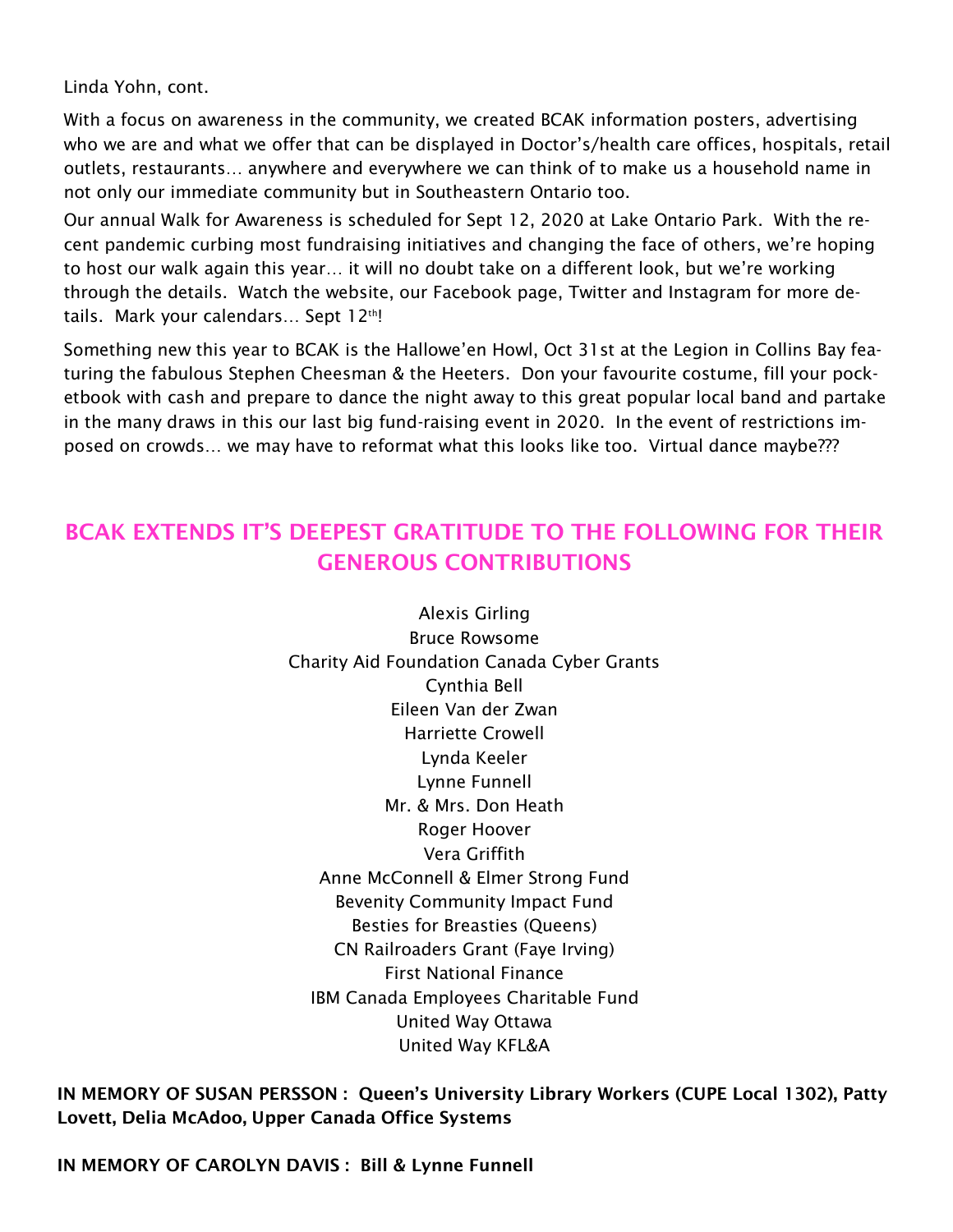#### For many years, Alison Ahara dedicated a large portion of her life to BCAK and, in particular, raising funds to ensure BCAK programs were available. Now Alison shares some of her life with us.

A little of who I am… I was born in St. John's Newfoundland in 1944 to Rev. Allan J. and Verda Barrett, joining my older brother Jim. I attended Holloway School, but before moving to Prince of Wales College, my Dad accepted a call to Grand Falls, in central Newfoundland where I attended Grand Falls Academy. After graduating in 1961, I furthered my education with a 'Commercial Course'. My secretarial skills led me to a job with the Goodyear Construction Company and then at the Anglo Newfoundland Development Company, a Paper Mill. In the fall of 1963, I entered Grace Hospital's Nursing Program in St. John's, but my allergies caused me to step back from that career. The spring of 1964 found me spreading my wings as I made the move to Ontario and a job at IBM in their Steno Pool.

In May 1968 I married Bob Ahara and our family grew with the arrival of Rob in 1971 and Dave in 1973. Moving from Scarborough to Unionville in 1974, we joined Central United Church and I sang in the Choir. In 1980 I opened a craft/knitting store; 'The Stitching Niche', for 6 years located on the Main Street in old 'Unionville', and was an organizing partner of the 'Get-A-Way Gang', a venture that continued for 20 years. Loving crafts I was an active member and then President of the Markham Guild of Village Crafts. Another love was golf, and I was a member of York Downs Golf and Country, a 'Nine Hole' Captain and then in 2005 the Ladies President.

In the fall of 1999, I was diagnosed with Breast Cancer, followed by surgery and chemo at North York General Hospital. Radiation was at the TSRCC, now the Odette Centre, at Sunnybrook Hospital. In 2001 I volunteered there with the then Bayview Support Network. Living in Unionville, I joined a Breast Cancer Support Group, Connecting Rainbows, and was trained as a Facilitator through Willow Support in Toronto.

A lifestyle change led me to Kingston in the fall of 2005 where I looked up Breast Cancer Action Kingston and met with their President Antoinette MacDonald who shared what BCAK was all about. I became a volunteer and spoke on their behalf at the various venues and facilitated with their Support Group. I joined their Dragon Boat Team, Chestmates, and enjoyed my 'support team in the boat', participating in two International Breast Cancer Dragon Boat Festivals.

In 2006 I became a member of the Planning Committee for the first BCAK Golf Tournament at The Landings Golf Course and Teaching Centre. From then until 2015 I was part of the Golf Committee, Chairing and Co-Chairing subsequent tournaments with David Cupido, and continue to volunteer 'day of' since then. I am proud to have had the support of both my sons who participated in the golf tournaments as they were able; Rob travelling from Calgary and Dave, travelling from Keswick. Dave volunteered as our 'live entertainment' for several years.

This past December a diagnosis of Congestive Heart Failure and a 2 week stay as a guest of Kingston General Hospital stopped me in my tracks. I was discharged home with some significant changes in my lifestyle. Just when I was planning to venture out into the world again… COVID-19.

Since the self isolation began some of the things I enjoy are; cooking and baking, working on 3 branches of my family tree, reading, knitting, crocheting, and writing stories of our adventures for my sons Memory Book.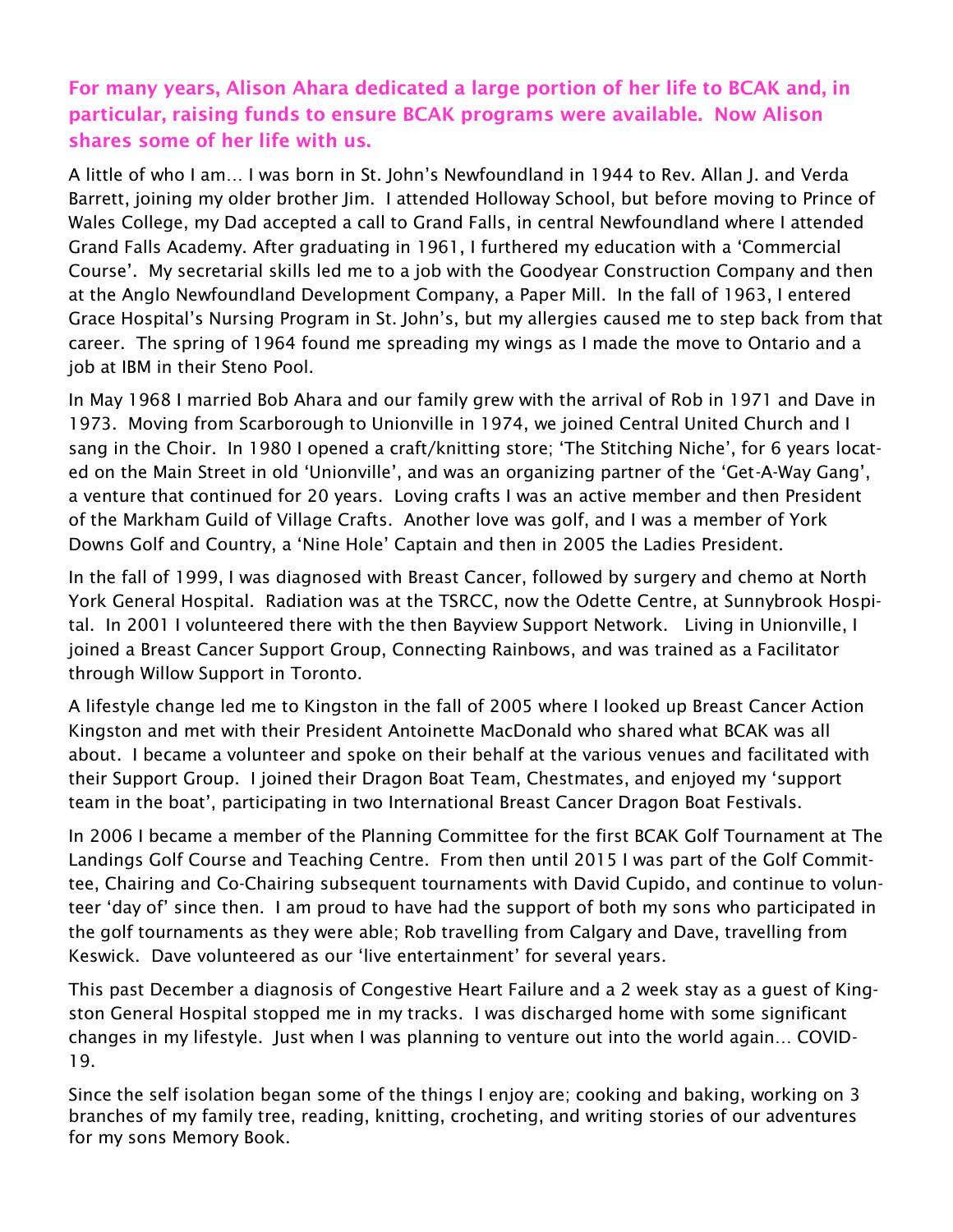## SHARE THE CARE GOLF TOURNAMENT

The 2020 Share the Care golf tournament will carry on as a good will tournament, Patrick Nolan, tournament chairman, announced today. Patrick has been in contact with Colonnade Golf Club and, with the government rules of the moment, he tells us we can run the tournament as a regular game of golf (no shotgun). This is subject to change as the covid restrictions change and Patrick will keep us up to date on a continuous basis.

The tournament has been moved to Thursday, September 17th in hopes that things will be more open by then. We have the golf course from 12:30 with foursomes leaving the first tee every 10 minutes. We hope to have lots of fun things happening throughout the afternoon so stay tuned. Patrick is sending a letter to all 2019 participants so if you haven't received a letter and are interested in playing this year, email Patrick at : Patrick@petrieford.com. We will add your name to the list of players who might want to play in this year's tournament.

## 2020 WALK FOR AWARENESS

Linda Yohn has come up with a different way of hosting the "Walk for Awareness" this year. She will give us two choices on how we want to proceed.

First you must go to the website : bcakingston.ca, the events tab, Walk for Awareness and 1/4 way down the page is a prompt "download a registration form" Click on that and you will be able to print the form.

Begin immediately finding pledges to sponsor your walk. The more sponsors, the more funds go to BCAK. (we are leaving the registration fee of \$20 in place and will waive for over \$100.00 in pledges)

YOU NOW HAVE A CHOICE HOW YOU WANT TO PROCEED WITH YOUR WALK.

- 1. At any time you wish, head out for your 2 km walk anywhere you want. You might choose the K&P trail, the golf course, your back yard, downtown or a walk along Lake Ontario. Your choice...just try to take a picture at some point in your walk, send them to us and we will upload to the website.
- 2. On Saturday, September 12 we have reserved Lake Ontario Park for the Walk. At the moment, because of crowd restrictions, we cannot all congregate and hear speeches and warm up but we can show up at the desk that will be located in the picnic area and do the outlined walk. We will be there from 1:00 to 4:00 p.m. and will have the path marked with BCAK signs and will have volunteers and water available.. We may even have the media on hand.

Get your family, your friends, your work associates all to participate this year. Send us the list of individuals who are part of your "group" and we will waive the registration fees for you and your "group" as long as the total pledges of the group exceed \$100.00!!

DRESS UP IN PINK, DON A CRAZY HAT AND A SIGN TO LET PEOPLE KNOW YOU ARE WALKING FOR BREAST CANCER ACTION KINGSTON.

#### HELP US HELP YOU!!!

For our "senior" members, why not consider donating a portion of the \$300.00 benefit we should be receiving from the federal government. If we don't need it, our community does!